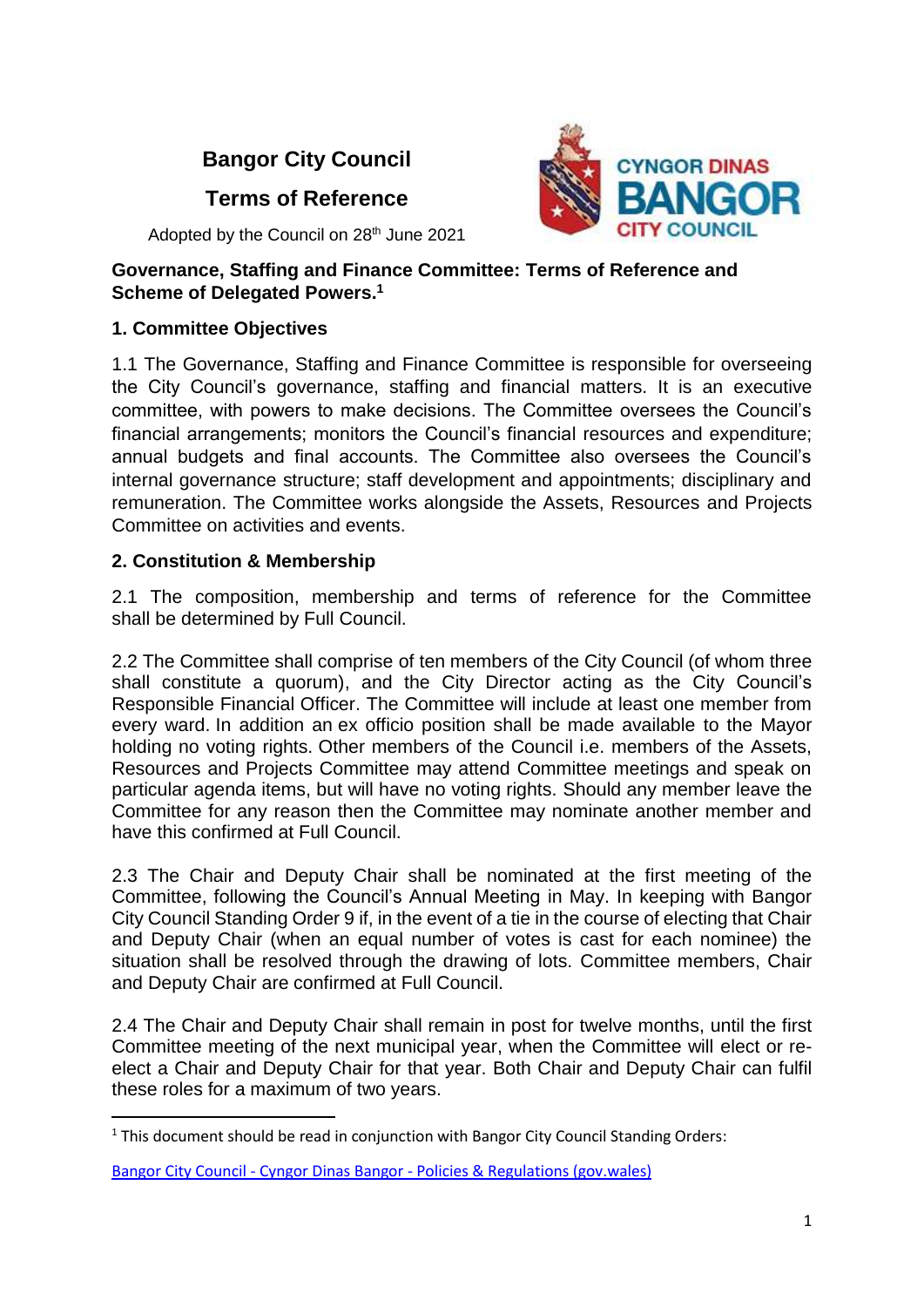2.5 The City Director, acting as the City Council's Responsible Financial Officer shall act as Secretary to the Committee.

## **3. Meetings**

3.1 Meetings shall be organised in line with the City Council's annual meeting schedule, which shall be published on the Council's website. It will be up to the committee to determine if and when in the interim it may require the establishment of working groups, sub-committees or additional meetings to discuss specific issues.

3.2 Committee meetings will, at the discretion of the Committee and City Director, be held either remotely or in Council chambers. Notification of the location of the meeting will be notified to members with the agenda and published in keeping with City Council procedures.

## **4. Conduct**

4.1 The conduct of members inside and outside of meetings, meeting procedures and voting rights shall be in keeping with Council meetings as governed by Bangor City Council's Standing Orders and Standard of Conduct<sup>2</sup>.

## **5. Voting Protocols and Quorum**

5.1 All decisions shall be carried by a majority of votes of the members present at a meeting.

5.2 In the case of an equality of votes, the Chair of the meeting shall have a second or casting vote.

5.3 Voting on any resolution or business shall normally be by show of hands. In unusual situations, as deemed by the Chair or the majority of the members, a secret ballot can be held (in line with Standing Order Point 47).

5.4 No business shall be transacted at a meeting of the Committee unless at least three members are present.

## **6. Minutes**

**.** 

6.1 The names of the members present at a meeting shall be recorded in the minutes.

6.2 Minutes of the proceedings of meetings shall be prepared by the Secretary, entered in a record to be kept for that purpose and submitted for approval as to their accuracy to the next meeting. The minutes, as approved, shall be agreed by the Chair of the meeting to which they are submitted, and, if so signed, shall be taken as conclusive evidence of the facts therein stated.

<sup>&</sup>lt;sup>2</sup> [Standard-of-Conduct.pdf \(gov.wales\)](https://bangorcitycouncil.gov.wales/Content/Upload/Standard-of-Conduct.pdf)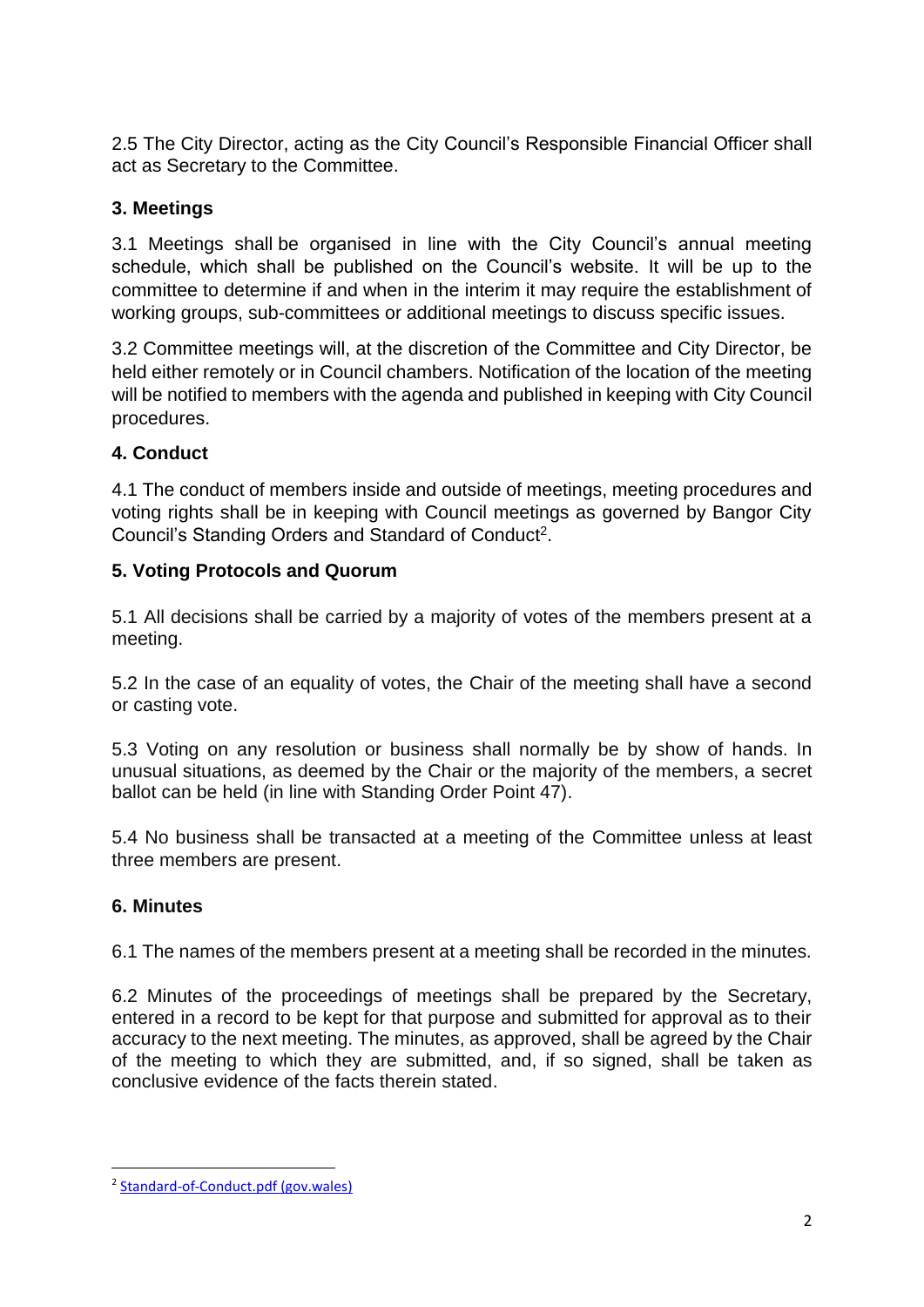6.3 The Committee may appoint one or more sub-Committees comprising members of the Committee and persons who are not members thereof, but the latter shall not be permitted voting rights thereon and shall not be elected to preside thereat.

## **7. Terms of reference**

The Committee may:

7.1 Review and update Financial Regulations that govern the performance of the Council and ensure that they are observed by the Full Council.

7.2 To consider all matters of financial strategy and policy pertaining to Bangor City Council and make suitable recommendations, including precept requirements.

7.3 Monitor financial performance against approved budgets and make recommendations where action is necessary.

7.4 Monitor purchase decisions to ensure that the Council is obtaining value for money.

7.5 Review internal and external audit reports and arrange to implement any approved recommendations.

7.6 To monitor and review the pursuance of all possible and relevant sources of external funding.

7.7 To consider the financial forecasts and annual budgets and recommend them for approval by Full Council.

7.8 To consider and advise Full Council on the financial implications and any significant financial risks and other risks associated with new proposals and ventures relating to Bangor City Council.

7.9 Evaluate proposals for capital investment and make recommendations to Full Council.

7.10 Continuously monitor all aspects of the City Council's grant programmes and advise Full Council of any recommendations.

7.11 To examine all grant applications over the value of £500 and present written reports to Full Council, provided all submission terms and conditions have been met by the applicant. In the event of incomplete submissions, it shall be the Finance Committee's task to contact the applicant in question and request further information/relevant documentation.

7.12 To consider the City Council's financial statements and accounting policies and recommend them to Full Council for approval.

7.13 To carry out such additional duties as may be delegated by Full Council including the power to review specific issues and make necessary recommendations.